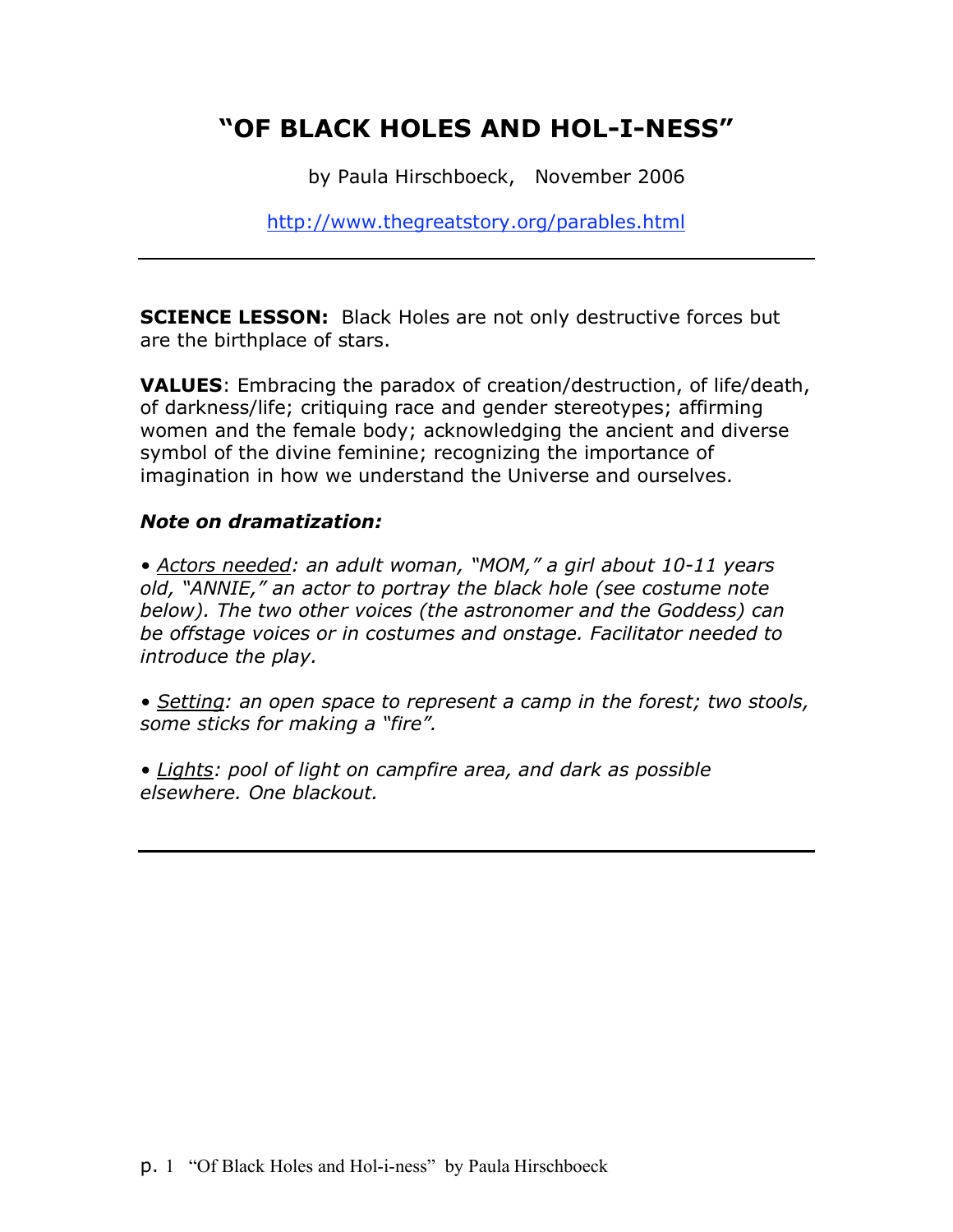## **Script for: "OF BLACK HOLES AND HOL-I-NESS"**

by Paula Hirschboeck, November 2006

http://www.thegreatstory.org/parables.html

**Facilitator / "M.C.":** *Welcomes the audience. If suitable, ask what folks know about Black Holes. Might even explore some of the gender stereotypes which identify masculinity with control of nature, the light, rationality, divinity and identify femininity with wild forces of nature, darkness, instinct and evil. Posssibly read this poem by the author of this parable, Paula Hirschboeck:*

#### Matrix

Where black begins

in the night sky, a star's spark leaps through galaxies; in the cave and the tunnel, you see the fire or the light at the end; on the skin of the cheek, tears will glint like diamond chips.

The place where black begins is beyond the stars, below the cave and down behind your eyes where a reservoir of unshed tears seeps like groundwater to be held in Her ancient rock womb.

The fossils, the ooze, the carbon and clay are black. Here She makes her diamonds in secret. The soul's embryo waits in an impenetrable black. Here She sheds tears to soften the clay strike the spark, fuel the fire, for you to become the diamond.

#### *FACILITATOR introduces the play:*

**Facilitator**: Have you ever gone camping in a really big and dark forest? Were you scared? Annie and her Mom are camping on a cloudy night. There are no stars and it is the dark of the moon. The blackness of the forest is total; it seems to be enveloping them. Shhh…here they come. *(All lights off until the "fire" is built)*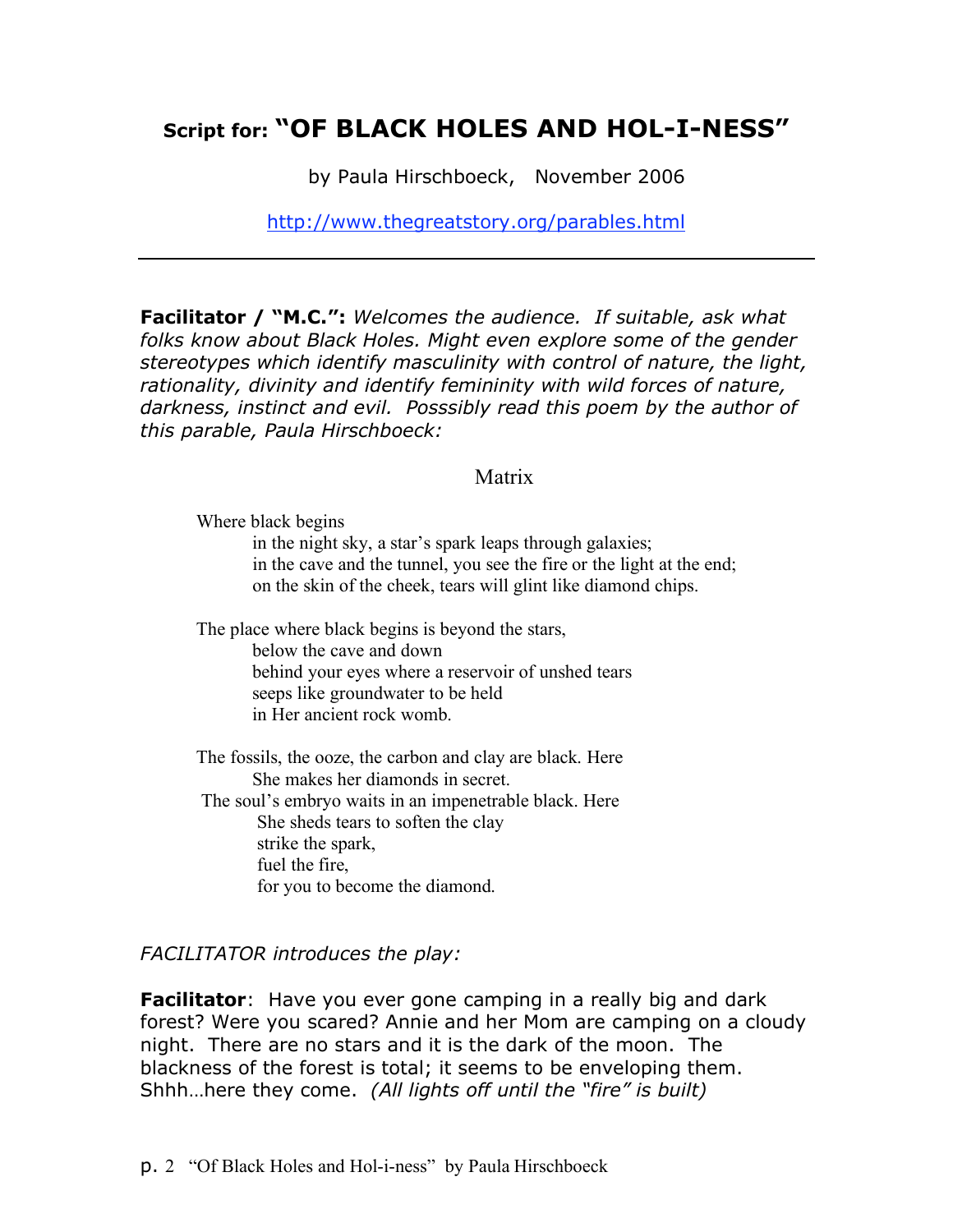*(Annie "A" and Mother "M" are walking in a round-about way toward the stools, carrying a flashlight)*

A: Mom, I'm scared. It's so dark tonight. Maybe we should sleep in the car.

M: Take my hand, honey. I can hold the flashlight too. . . . Ah, here's our campsite. Let's build a little fire.

*(They sit, build and "light" the "fire"; stage lights now go on.)*

M: There, that's better*. (Puts arm around A. )* . . . It's so silent in the darkness.

*(Both sit listening.)*

A: Did you hear that rustling in the bushes? . . . Maybe a mouse, huh?

*(Sound from stage: "WHO COOKS FOR YOU" 2x)*

- A: That's a Barred Owl!
- A: *(calling back in answer: WHO COOKS FOR YOU! (2x)*
- M: I guess this big black night isn't really empty. There's lots going on inside the dark places that we can't see.
- A: Kind of like you and me at the beginning  $-$  it was all dark inside you but I was growing in there. Right, Mom?
- M: *(teasing)* You remember that?
- A: Naw, but I do know that your womb was dark and closed in  $$ and that I was safe, and you gave me food and air so I could grow my fingers and toes and organs and all.

*(M and A interlock fingers, wiggle toes, laughing)*

- M: That's why in many cultures over thousands of years people liked to think of the Universe, — the source of all the stars, all the life  $-$  as a gigantic womb. The Buddhists call it "Alaya" Vijanna" which means "The womb of all being". Other cultures
- p. 3 "Of Black Holes and Hol-i-ness" by Paula Hirschboeck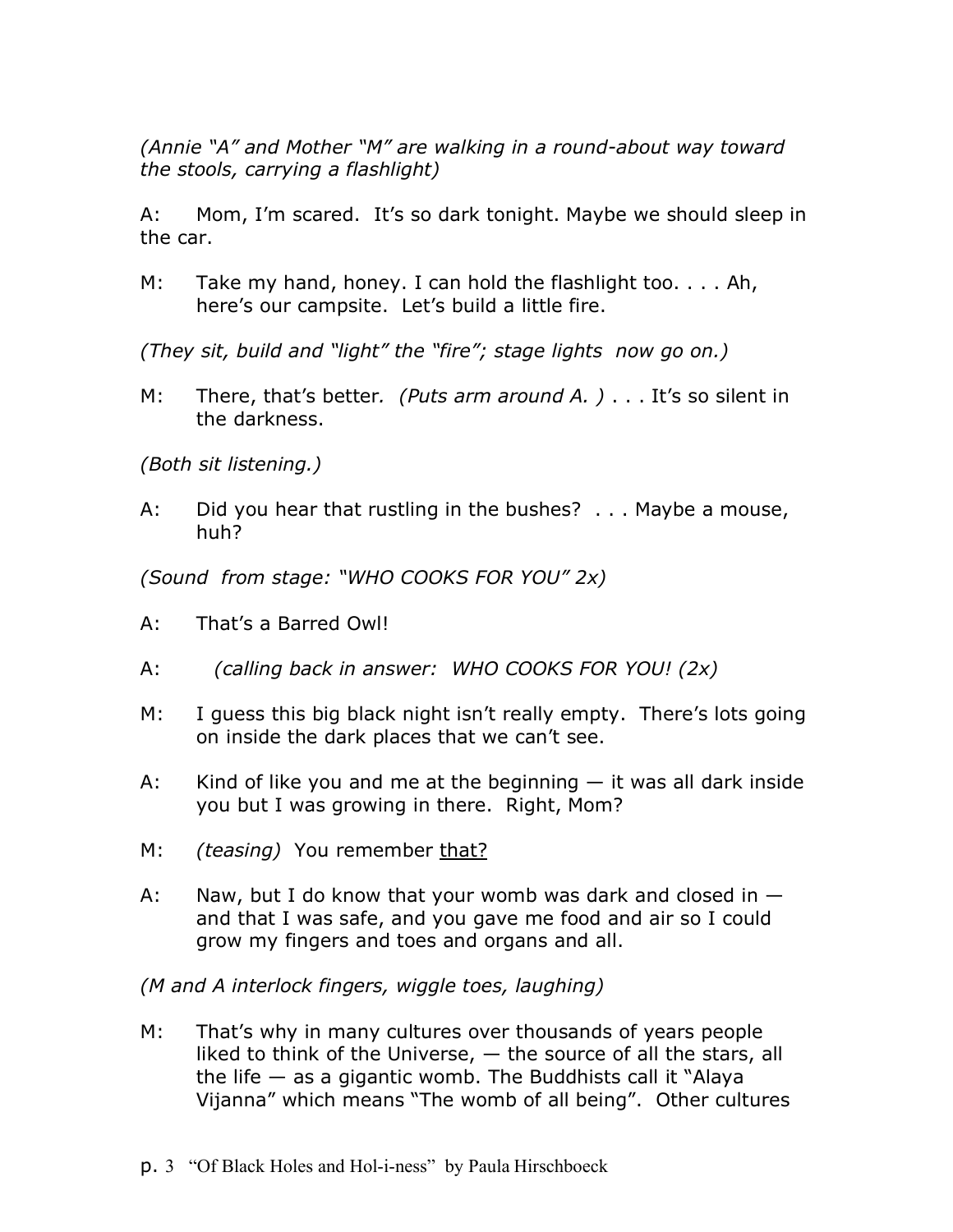gave the Universe a personal name: In Egypt she's Isis. For the Navajo: Spider Woman. Since we all come from one source, some people like to imagine that source as a Goddess.

- A: Do those Goddess people have a picture of Her?
- M: Not a real picture, because anything anyone could draw or say about the Universe would be a symbol  $-$  a symbol that stands for this amazing mystery of how the Universe keeps creating. But when they do try to imagine Her, what color do you think she is?
- A: Hmmmmmm. Purple?
- M: Here's a clue: What color absorbs all the other colors?
- A: Black! Wow! A Black Goddess! Black as tonight. But what about all those statues of Mary where she is blonde and white and in pretty robes and all sweet?
- M: Sure, many people do like that image too. But I've learned that the most ancient statues that humans ever made — more than 30,000 years ago — were of the female body, and they were made of black clay. (1)
- A: Whoa . . .
- M: Even today, all over the world there are hundreds of Christian shrines in which the statue or the painting of Mary shows her as black. She looks very solemn and strong.
- A: Where are these Black Mary's?
- M: Often they are near places where people have sensed something especially sacred about the landscape. Maybe a place where somebody heard an owl hoot just when they were thinking about how awesome and unpredictable the world is. There are Black Madonnas at holy wells and springs and on top of special mountains. Some are at places where the people are really poor or suffering because they want her to help them. (2)
- A: That's cool, Mom. But you know, some of my white friends don't like black people. They think they are criminals or they think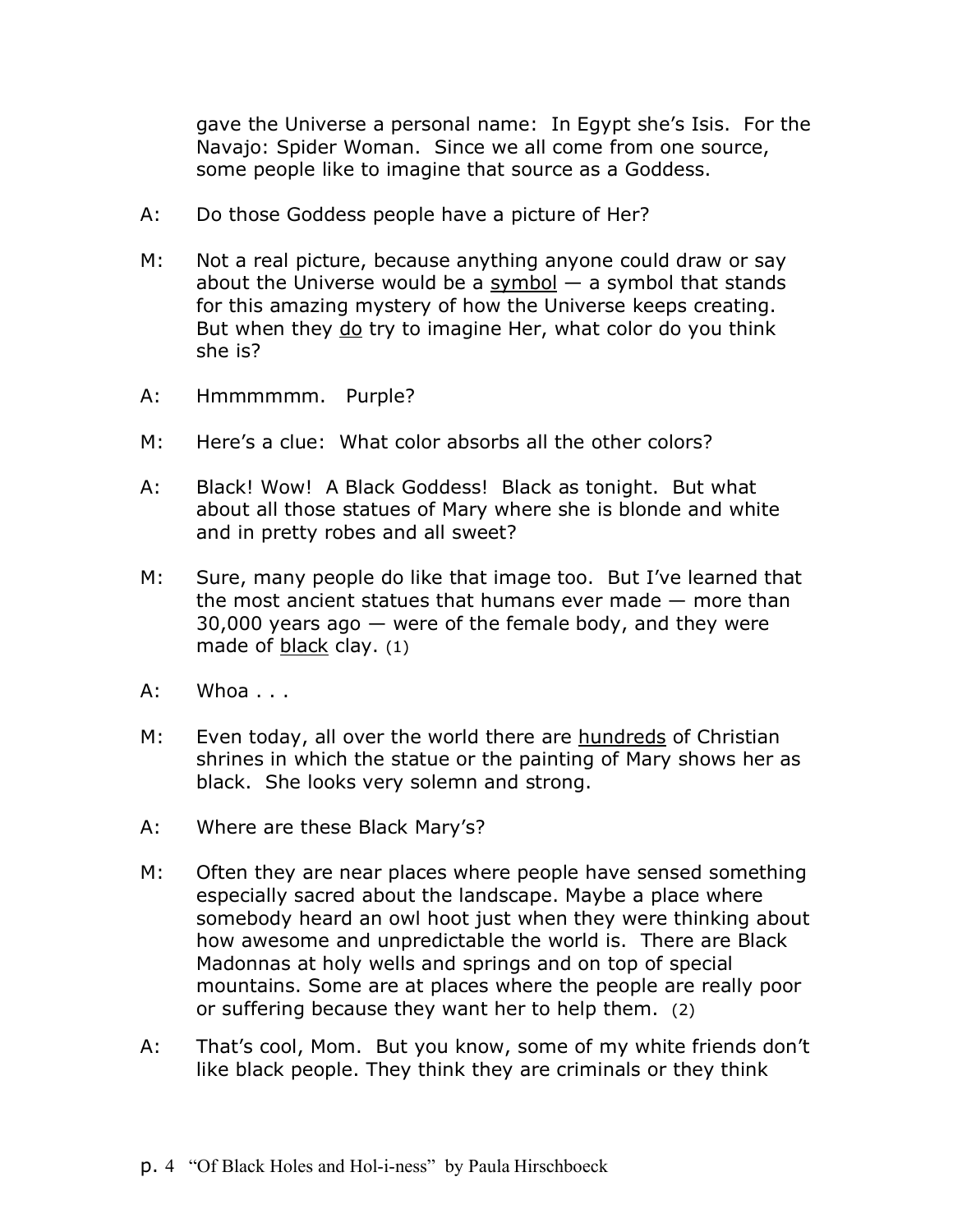they should do the dirty, hard jobs. And black is a scary color…witches and black magic and all.

- M: It's sad, isn't it? Perhaps your friends are just afraid of those who are different  $-$  when really we are all mostly alike!
- *(M reaches toward the fire, and then puts a dab of black charcoal ash on her own nose, and then on A's nose. They both laugh.)*
- M: And you know what else? When physicists tried to find out what the universe is made of, they discovered that most of it is as invisible as blackness. The invisible stuff that influences gravity, they call dark matter. And the invisible force that makes the Universe keep expanding, they call dark energy. If the Universe were your shoe, the matter and energy that is visible and that scientists study in planets and stars would be like one shoelace — while dark matter and dark energy would be the whole rest of the shoe! (3)
- A: So most of the Universe even scientists can't see! I like that!
- *(A sound effect of gusting wind blows the "fire" out. BLACKOUT. Annie jumps up frightened.)*
- A: *(frightened)* Mommmmmmmm!
- M: *(in the Blackout)* It's OK honey, I'm here.
- *(M turns on flashlight and the stage lights go back up. M reaches out to beckon Annie to sit down. Pats her knee or in some other way comforts her.)*
- M: Take a deep breath. . . . Is that better?
- A: Yes… It's just that I felt that the darkness was going to swallow me up.
- M: But nothing happened, did it?
- A: Nooo…but it might have! Maybe a monster with a chainsaw could jump me or  $-$
- M: *(Pretending)* Gottcha!
- p. 5 "Of Black Holes and Hol-i-ness" by Paula Hirschboeck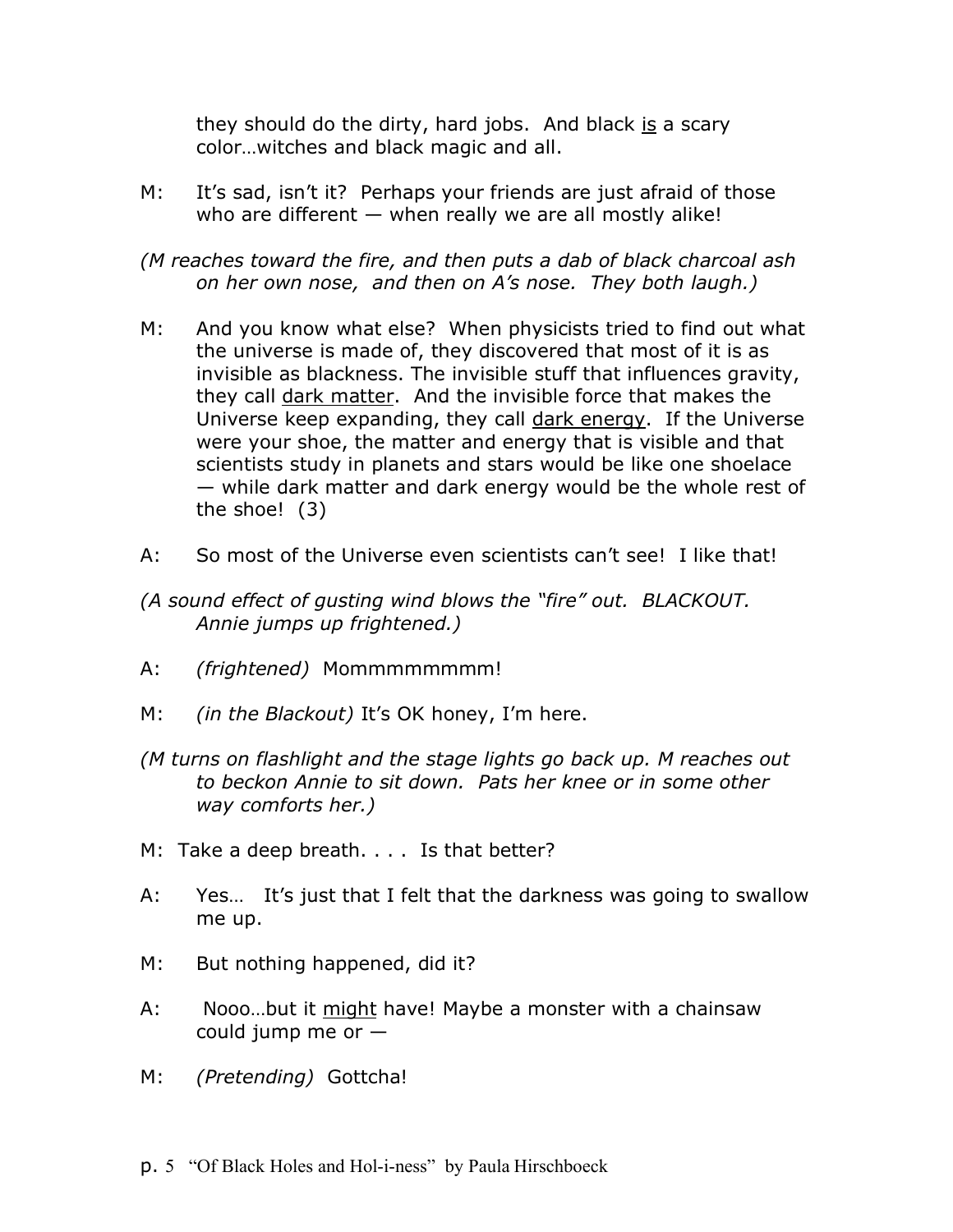- A: Yeah… it was all my imagination, wasn't it?
- M: Imagination is a good thing. Even scientists have imaginations. They couldn't do science without it. . . Remember that TV show we watched last week about black holes?
- A: Yeah! Black holes are awesome!
- M: The scientist on that program used really terrifying words to describe black holes. (4) I think he was influenced by the idea that if something is black, it must be evil  $-$  and if it is a huge hole, it is absolutely the worst thing imaginable!
- A: *(tone of voice and hand movement suggests 'horror story'):* Black holes are monstrous cosmic vacuum cleaners. If you or your planet go anywhere near them, they will SUCK – YOU – UP! *(sound effects)*
- M: *(mimicking horror story tone and movement)* There is nooooo escape! You are trapped forever in horrible blackness!!! *(Grabs A.)*

*(Both hug and laugh. Then sit quietly listening to the forest.)*

- M: Seriously, it upsets me that people still associate blackness and women, as well — with evil forces.
- A: Women too?
- M: "Gynophobia" it's called: the "fear of women." Women's power to grow new life in their wombs, to give birth and to feed their babies with food from their own bodies is pretty overwhelming. That's why when many people tried to imagine a symbol for the source of life, they used an image of a Great Cosmic Mother. Take our galaxy, the Milky Way, for example. We can't see it tonight but what does it look like?
- A: A huge splash of soft white, like foam across the entire sky.
- M: Yes! And guess what? There are legends about how it got the name "Milky Way." People imagined it as the streaming path of the Great Mother's breast milk  $-$  a never-ending universe of nourishment. (5)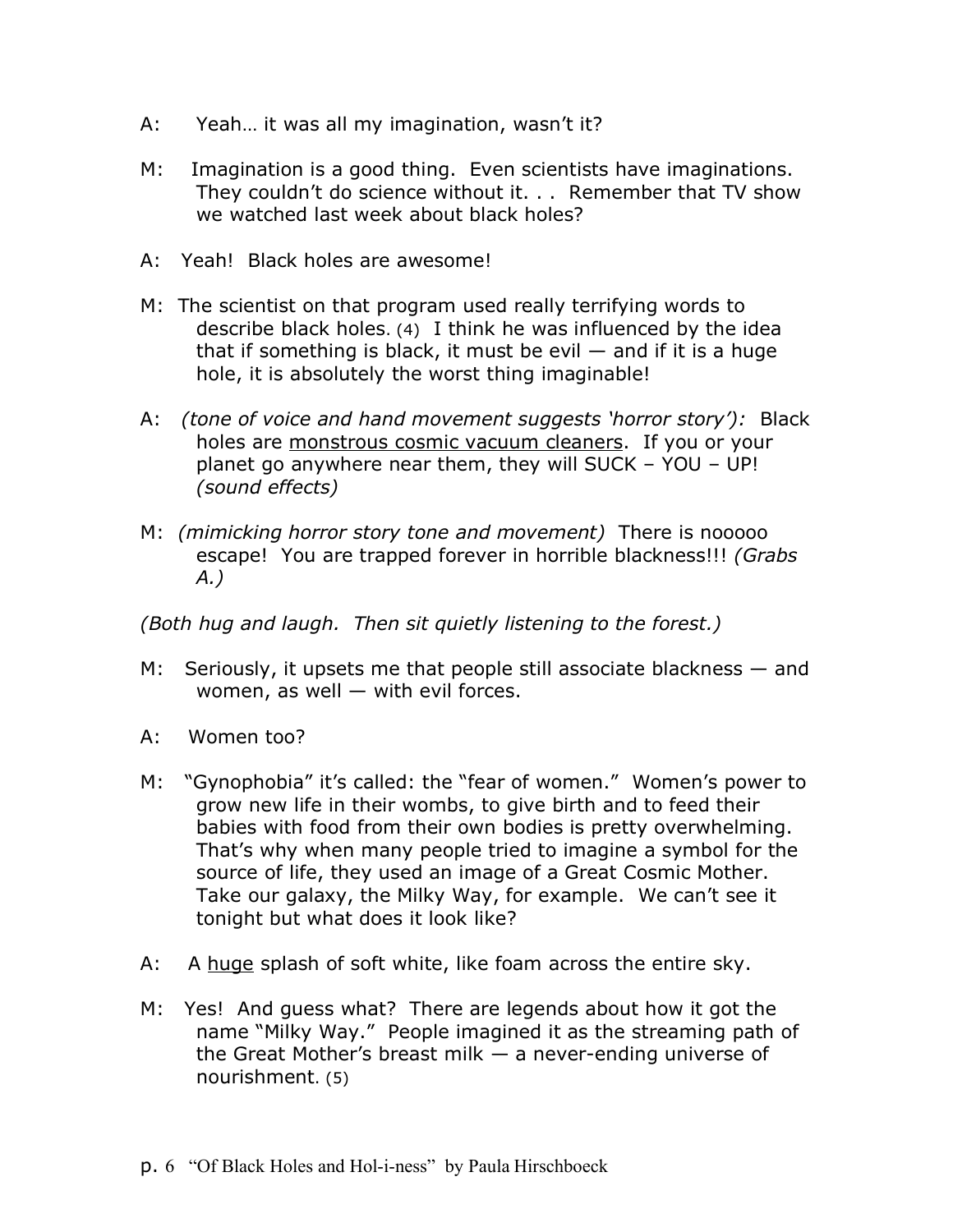- A: I'm glad that we still call our planet "MOTHER Earth".
- M: But look how we treat "Her." Kind of like a mom, I think. Always there providing for us, and when we make a mess of things, Planet Mom is expected to clean up after us.
- A: I DO wash out my snack bowl well, usually I do. . . . But we're away from home right now, so I don't want to think about home stuff. I want to think about the Universe!

*(Offstage sound: "WHO COOKS FOR YOU")*

- A: *(as if speaking to the owl)* Okay, moms are part of the Universe I know that! *(Turning toward M.)* So, MOM, tell me about moms in the universe.
- M: Hmmm. That's a very big topic. But I CAN tell you about moms — women — here on Earth. It's a very long story and we don't know all the events. But, as human societies got more complicated, the men wanted to exert greater and greater control over nature and control over women too. In most cultures they got rid of the Goddess and replaced Her with a male God symbol. Maybe the men didn't like to feel so dependent on women or on "mother" nature. Most humans gradually learned to think of women as bad or out of control. Women, and nature too, were more and more dominated by men. Even Christian leaders went along with it. A famous elder named "Tertullian" called women "the devil's gateway". And people call the devil the "prince of darkness."
- A: So maybe that's why we think black holes are so horrible?
- M: I think so. Maybe it shows that men  $-$  and women too  $-$  still have deep fears about anything mysterious yet powerful: like new life born of a woman, and nature's own power to not only create but also to take away. Birth and death are a matched pair, after all. You can't have one without the other.
- A: Right! You know, by the time I was in third grade I knew enough math to figure out how impossible it would be for any animal, including humans, to keep having babies if the old folks didn't die. I mean, duh! That's like the most basic thing in ecology!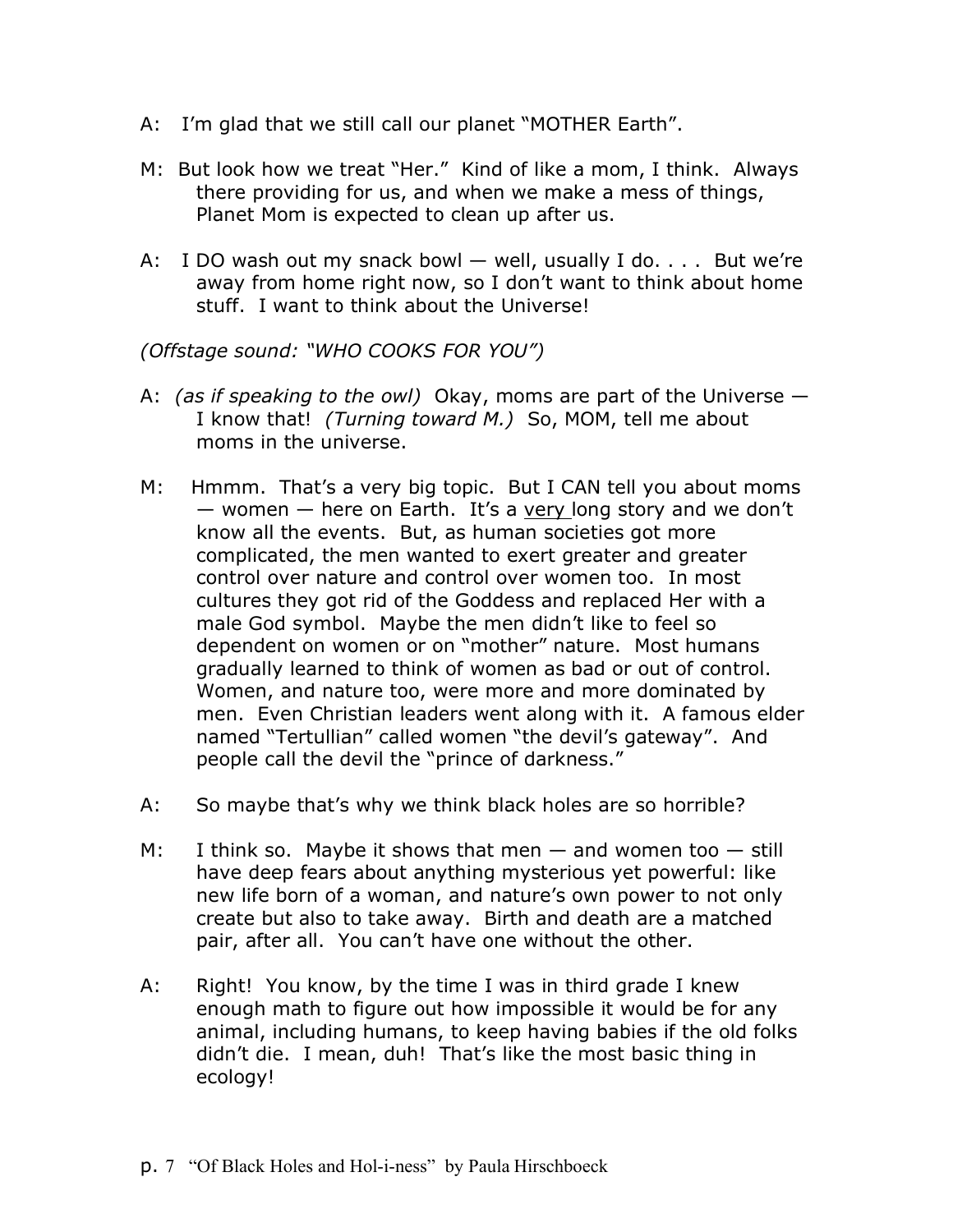- M: And black holes are the way that the universe "takes away" on the biggest scale.
- A: Why do people have a problem with that?
- M: Maybe we're afraid to trust how the universe works.
- A: Maybe they just heard about black holes in the wrong way. Maybe they needed to hear it like a story  $-$  like the full story.
- M: Let's close our eyes and see if we can imagine that story right now.
- *(M & A close their eyes. Maybe they hum, or some dramatic music comes up.)*
- *(A large Black Hole puppet "floats" onto the stage. COSTUME IDEA actor wearing all black carries a hula hoop overhead. Black crepe paper streamers dangle from the hoop, making the actor almost invisible. B.H. can speak itself OR a voice can come over a sound system while B.H. floats around. A+M keep eyes closed thru this section.)*
- B.H.: I'm the massive Black Hole at the center of your Milky Way galaxy. There are millions and millions more like me in millions of other galaxies. Your astronomers got a new look at me in October 2005. I must say, the Royal Astronomical Society did a jolly good job of telling the public about me. Finally, I am getting some good press! Here, listen to what they said:
- Astronomers Voice: We now challenge earlier theories that Black Holes are solely destructive forces. At a NASA X-ray observatory we saw disks of gas near the Black Hole, which helped birth a new generation of stars. Black Holes used to be known just for violence and destruction, but this Black Hole also helped create new stars. (6)
- *(A & M applaud with eyes closed.)*
- B.H.: *(bows)* Thank you, thank you. I'm so pleased. If you are learning to think in new ways about me, perhaps you can think more positively about blackness and about women and about holes and holiness too. After all, your Universe could have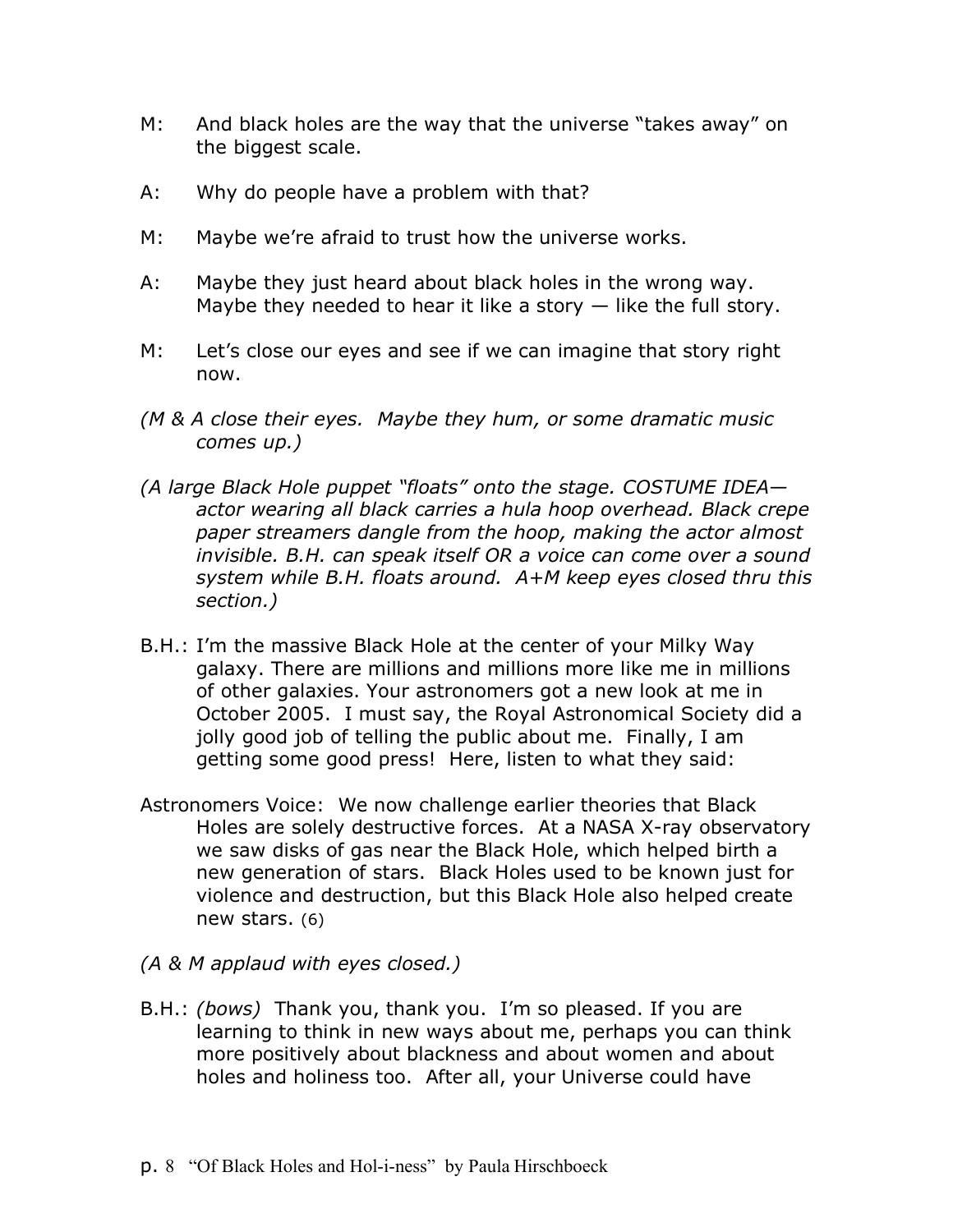emerged from a black hole.(7) Lots of wonderful things happen in the dark. Can anyone here name some of them?

- *[M.C./ Narrator steps in to elicit ideas from audience: e.g. seeds need dark to grow, we sleep in the dark, coal turns into diamond underground, sand turns into pearls in oysters, compost turns into good soil.….this discussion is interrupted by —*
- Goddess' Voice *(Solemn, slowly, and rich, best over a mike):* I am dark. I am the mysterious, invisible source of existence. You have called me the Great Mother, the Matrix of the unborn. All contradictions exist within me. I embrace all opposites: birth and death, order and chaos, pleasure and pain. My energy is vast and open. Some people say that my mysterious oneness is the wisdom of the cosmos. They feel me in the flow of change in the Universe. Will you trust me? Can you learn how to live from me, without hate and fear? Do you think you can do that?
- A+M: *(eyes still closed)* We will try.
- Goddess' Voice: Good, very good! And please thank your Black Hole here, and the scientists who are studying it, for showing you such amazing mysteries.
- A: Thank you….you really are beautiful, Black Hole.
- B.H: *(coughing, humbly)* It's nothing, really. I'm nothing much, but thanks.
- *(B.H bows and leaves; A+M open their eyes. They are smiling)*
- A: Look Mom, the clouds must be gone the stars are out!
- M: *(Hugging her tightly)* How do you feel now Annie?
- A: Oh, much better. But, Mom, you are squeezing me too tight.
- M: Ok. I'll let go, but not all the way. Let me find just the right way to hug you—not too tight, not too loose. That's another bit of wisdom from Great Mother Universe. It's called "the curvature of space." If space were curved in too tightly, we'd be crunched to death.

*(M squeezes again; Annie yelps).*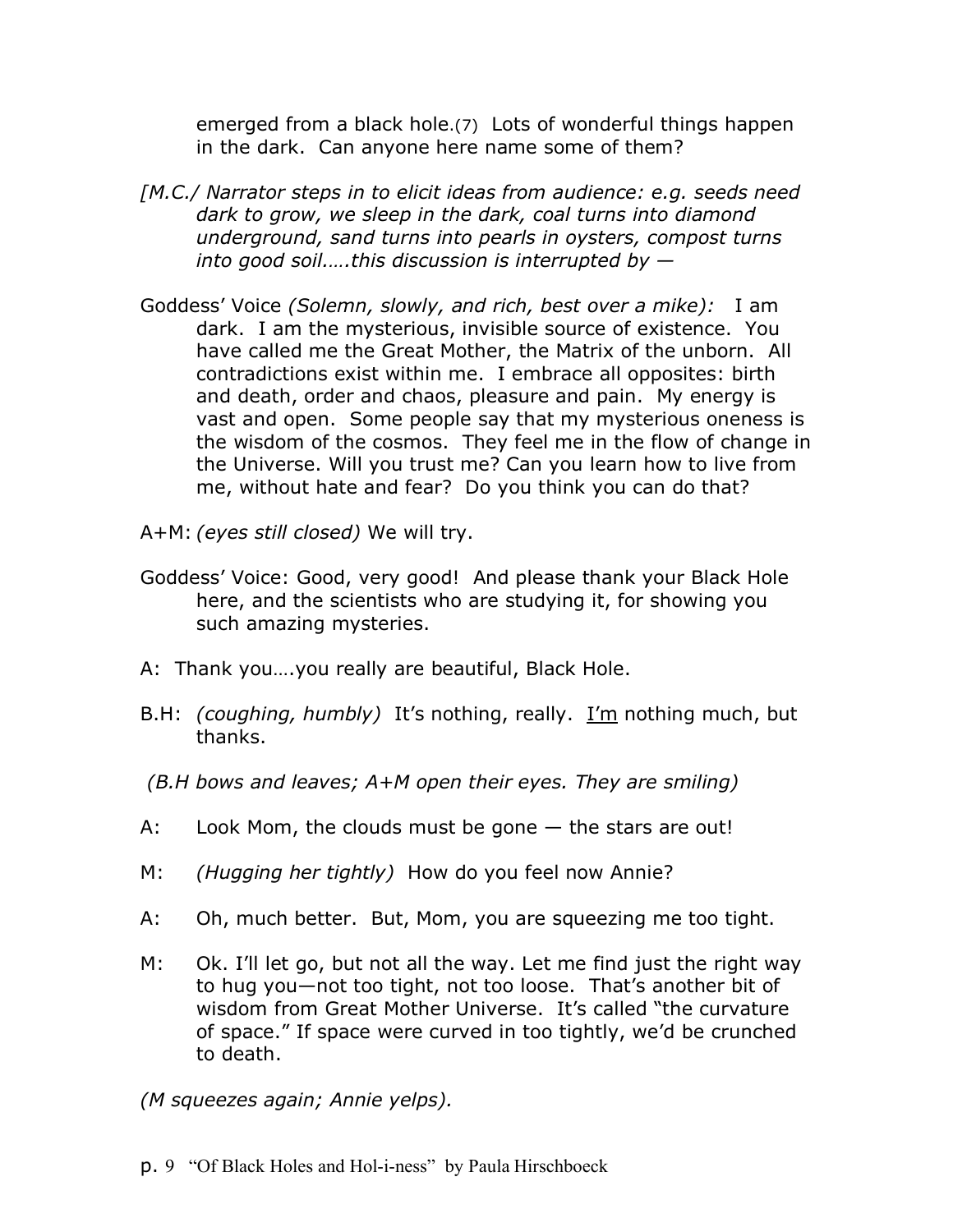M: If space were curved not enough *(she opens her arms),* we wouldn't be held together at all and we'd go flying out in all directions.

*(M lets go of A and A pretends to fall over.)*

A: *(laughing)* Ok mom. Whatever! *(M holds A easily)* I just know this feels good. Hey look! There's the Milky Way!

THE END